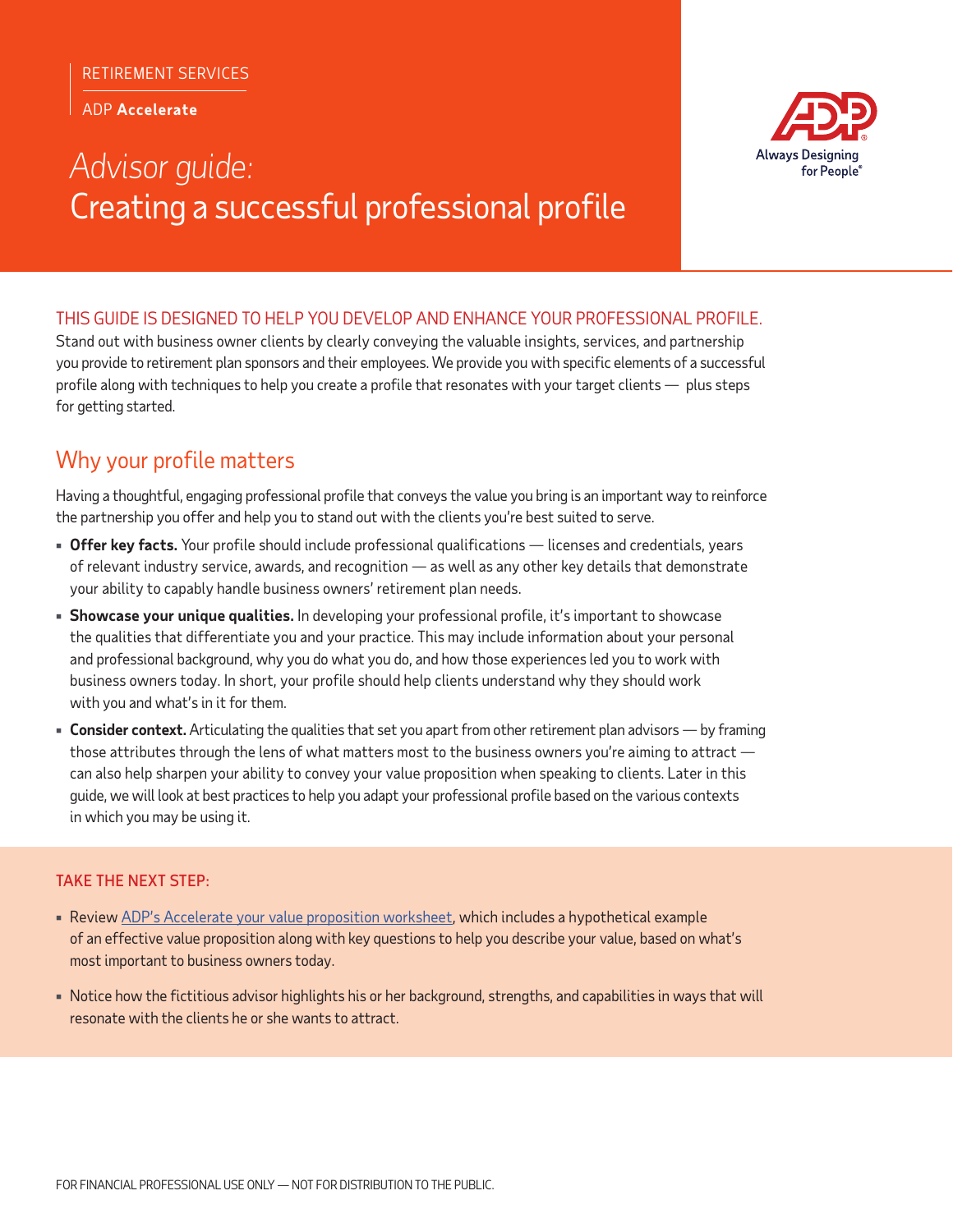# Elements of a successful profile

Above all, your profile should make it easy for clients to understand what you offer, why that's valuable to them, and how you're different from other retirement plan advisors. This means thoughtfully including details that are relevant and engaging to the clients you want to attract.

- **Focus on your target.** One effective way to start developing your profile is by imagining your audience. Who are they? What do they value? What's most pressing on their minds right now? Having a clear picture of the clients you are aiming to attract helps focus your profile.
- **Be clear and relatable.** Another important factor is clarity. Are you using words and phrases your intended audience will relate to and understand? This is especially important when describing how you serve the retirement plan needs of business owners and their employees. Showcasing your value in terms of sponsors' and participants' goals can help set your audience at ease and demonstrate that you understand what's most important to them.
- **Use your voice.** In addition to using language nonfinancial professionals can understand, be sure your profile sounds like you. When you read your profile out loud, does it sound like something you'd actually say to a client? Staying true to your own voice and communication style — while remaining professional, of course — gives clients an opportunity to get to know you and deepen your connection.

### TAKE THE NEXT STEP:

- Write down key facts and profile information you want to include. Look for opportunities to showcase specific details that will help you stand out with clients.
- Get feedback on your profile by sharing it with trusted colleagues and select clients. Ask: *Does this profile accurately and clearly reflect the value I provide? Does this profile sound like me?*

## Outline your process

An effective professional profile should also offer specific details on the services and attention you provide business owners and their employees. This gives you an opportunity to showcase your strengths and capabilities, while helping clients understand what they can expect from you and your team.

Here's a sample of the services and you might consider including, depending on how you choose to work with sponsors and participants.

#### **Examples of discovery, search, and provider selection services:**

- Needs assessment
- Plan and vendor evaluation
- **Compliance review**
- Solicit proposals from providers
- Proposal evaluation
- Vendor presentations
- Match business needs to vendor capabilities
- Finalists' presentations
- Selection of plan provider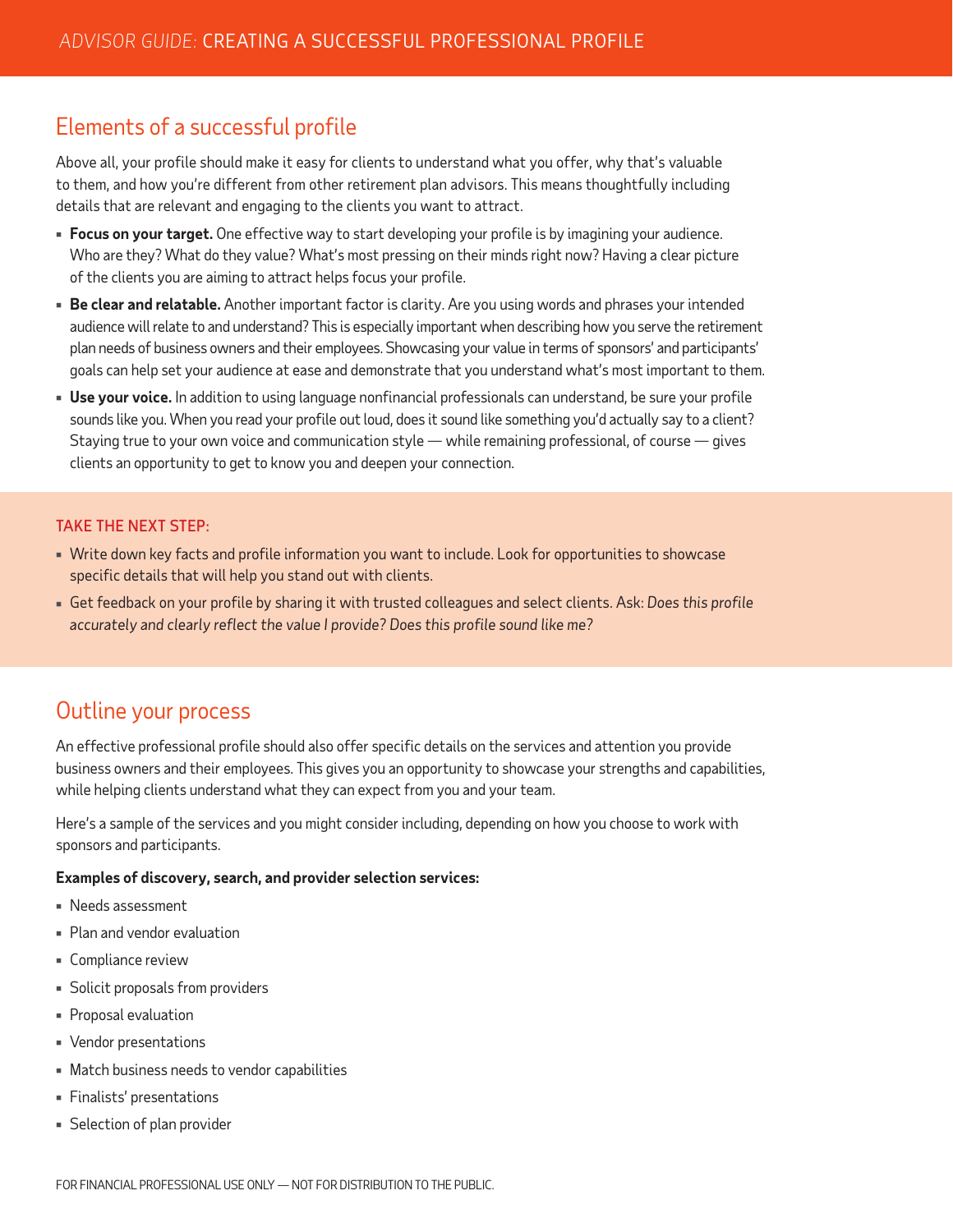#### **Examples of plan implementation services:**

- Coordination and plan execution
- Communication of business needs to provider
- Documentation of investment policy statement
- Analyze plan participants' needs and behaviors
- $\blacksquare$  Investment selection
- Ongoing evaluation of investments

#### **Examples of participant engagement, education, and enrollment services:**

- Help employees understand benefits
- Support participants' investment choices
- **EXPLO MAXALED HEAD** Help maximize employee participation
- Ongoing retirement planning education
- Conduct enrollment meetings

#### **Examples of ongoing services:**

- Annual plan reviews
- **Investment policy statement reviews**
- Monitoring industry trends
- Service, support, and problem resolution
- Ongoing communications (newsletter, webinars, etc.)

#### TAKE THE NEXT STEP:

- Document your current process for helping business owners select and manage their retirement plans. Highlight any areas where you and your team offer particular experience or insights, and how you stand apart from other retirement plan advisors.
- Review descriptions of your process for clarity to ensure clients can understand *what to expect when working with you and your team; how that aligns to their needs; and why those services are valuable and necessary for the success of their business and employees.*